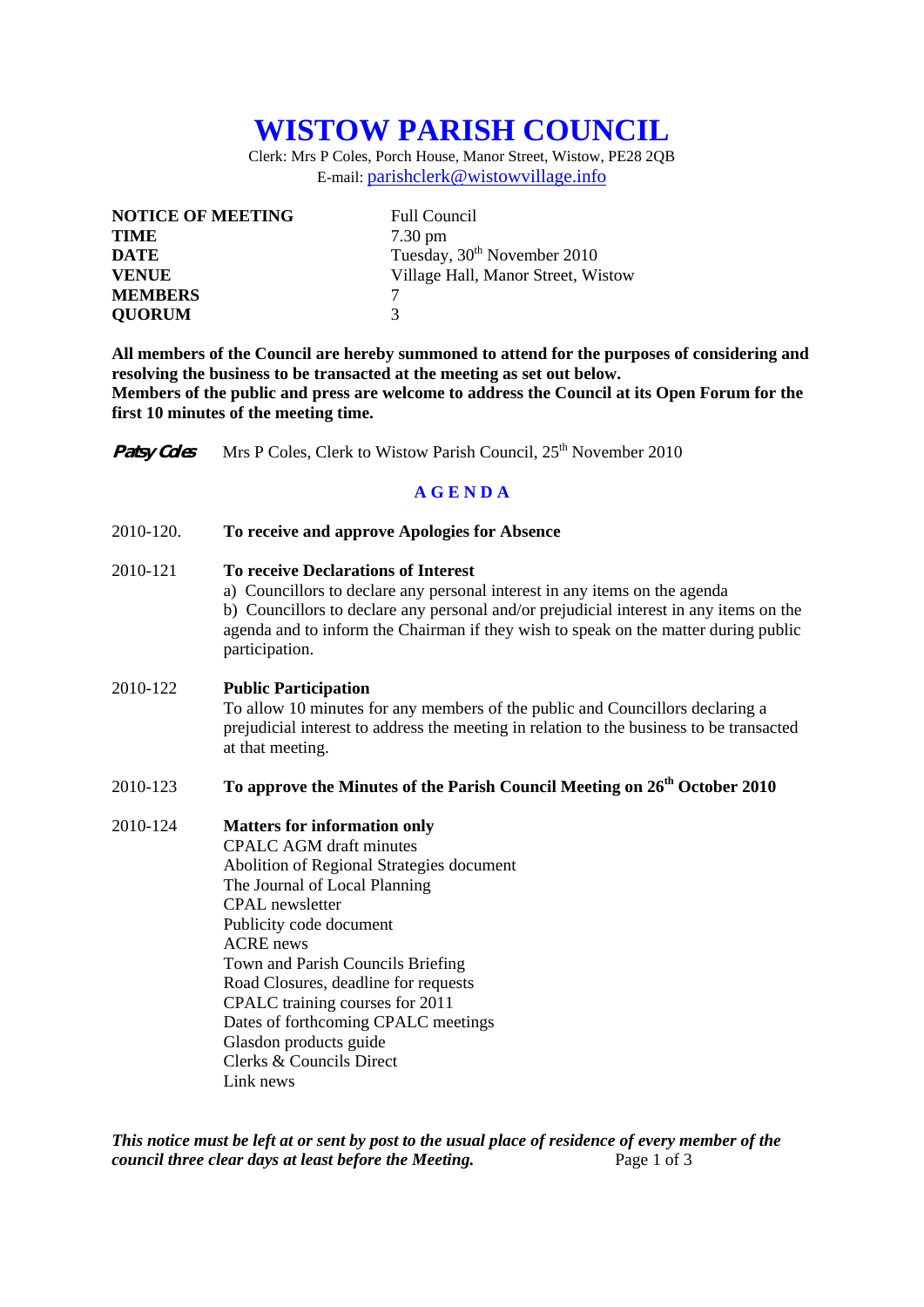Page 2

| 2010-125 | <b>Community Liaison Officer</b><br>Any Police or Crime issues to be discussed?                                                                                                                                                                                                                                 |
|----------|-----------------------------------------------------------------------------------------------------------------------------------------------------------------------------------------------------------------------------------------------------------------------------------------------------------------|
| 2010-126 | To receive reports from County and District Councillors<br>Mr V Lucas, Mr P Bucknell, and Mr P Ward                                                                                                                                                                                                             |
| 2010-127 | <b>Finance</b><br>a) to approve the Financial Statement<br>b) to approve payment of outstanding amounts :<br>Mrs P Coles – November (rates as per minute no. 8e)<br>of the meeting dated the 15/12/09)<br>£239.46<br>Lee Gray grass cutting<br>£169.58<br>c) to review cash flow and resolve anticipated issues |
| 2010-128 | Correspondence<br>Further request from MAGPAS for donation<br><b>Information from HDC Electoral Services</b><br>Information on Green House Project<br>Emails regarding 'Obstruction and Lethargy in Public Office'                                                                                              |
| 2010-129 | To consider any Planning Applications received<br>None received                                                                                                                                                                                                                                                 |
| 2010-130 | <b>Budget and Precept</b><br>To discuss and adopt budget and agree amount of precept to be requested.                                                                                                                                                                                                           |
| 2010-131 | Hedge cutting contract 2011 and 2012<br>Quotes for two year contract for the maintenance of the playground hedge have been<br>requested.                                                                                                                                                                        |
| 2010-132 | <b>Christmas Trees</b><br>Confirmation has now been received from Savills that no planting is planned.                                                                                                                                                                                                          |
| 2010-133 | <b>Rooks Grove Hedge</b><br>To discuss and decide what action should be taken to reinstate full access to the<br>footpath.                                                                                                                                                                                      |

*This notice must be left at or sent by post to the usual place of residence of every member of the council three clear days at least before the Meeting.* Page 2 of 3